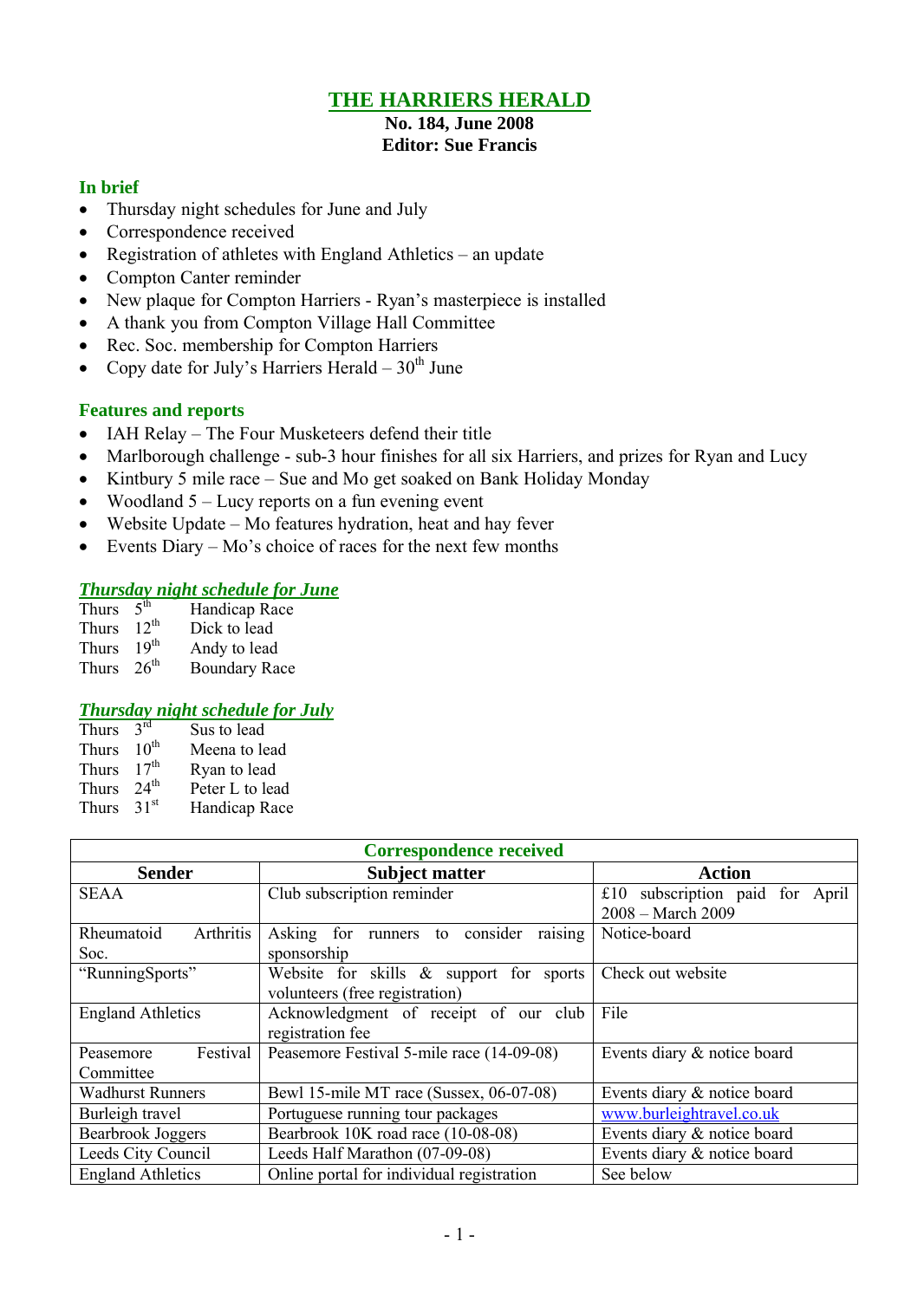# *England Athletics registration*

#### **Sue**

Mo and I have logged onto the (not particularly user friendly!) England Athletics online portal to register the following first claim members for 2008/2009: Andy, Rich, Kirsty, Mo, Tom, Martin, Lucy, Pete, Dick, Sus, Peter L, Sally, Peter D, Meena, Ryan. The information we had to input for each of you was: name, gender, DOB, address and e-mail address. We have now sent a cheque to cover the registration fees  $(f5 \text{ per member})$  this comes from the Ç8 fee you gave to Lucy when you renewed your Harriers membership. England Athletics should then send you an e-mail with your registration number and an approximate time-frame for when you will receive your competition licence card by post. Once registered you will be able to access your own details and add your photo if you wish.

# *Compton Canter – Saturday 5 th July*

The third Compton Canter takes place on 5<sup>th</sup> July in conjunction with Compton Village fete. If you're able to help out with marshalling or other duties, please contact Martin or Lucy.

#### *Compton Harriers stone plaque*

Thanks to Ryan's stonemasonry skills, the main entrance to the Rec. Soc. building now sports a smart new 'plaque'. The plaque is made of Portuguese limestone, and has the wording "The Pickled Pig  $\sim$  home of Compton Harriers" with the Harriers hare logo. This is a nice and much-needed addition to the Rec. Soc. building, which previously had no outside sign to indicate the location of either the bar or Compton Harriers meeting place.

#### *A thank you from Compton Village Hall Committee*

Following the Compton Downland Challenge event, we were able to make a donation of £1000 to our nominated charity, Compton Village Hall. We have received a letter of thanks from Committee member Dave Morris, which reads:

"Dear Compton Harriers members,

On behalf of the Compton Village Hall Management Committee, I would like to thank you for the £1000 you have just donated. It was most generous of you all.

This will help us to pay the Ç1800 for replacement and additional tables and chairs, which I am just about to order.

Thanks once again,

Yours truly, Dave Morris (Secretary)"

### *Compton Harriers membership of IAH Rec. Soc.*

#### **Sue**

At the recent meeting of the IAH Rec. Soc. Committee (I am Compton Harriers representative on the Committee) I asked for clarification about the requirement for members of Compton Harriers to be members of Rec. Soc. Our club lost some members this year due to the increased Rec. Soc. fee. These members were those who have moved away from the area, never use the Rec. Soc. facilities and thus are understandably not prepared to pay the Ç24 fee. I asked whether it would be possible for C. Harriers to introduce a form of membership in which members who never use the Rec. Soc. facilities could pay the C. Harriers fee but not the Rec. Soc. fee. The Rec. Soc. Committee were sympathetic to this, but felt it would be difficult to manage since it would need to be applied to all Rec. Soc. affiliated sports clubs. As members of C. Harriers have insurance cover by virtue of the club's affiliation to 'England Athletics', I asked for confirmation of the reason why all affiliated club members must be Rec. Soc. members. The Rec. Soc. Chairman agreed to check the Rec. Soc. constitution before the next Committee meeting. I will keep you informed of any further discussions.

Some Harriers who have paid their Rec. Soc. fees have apparently not yet received their membership cards (Peter & Sally?) – are there any others? Let me know, and I'll speak to Mary, the Rec. Soc. membership Secretary.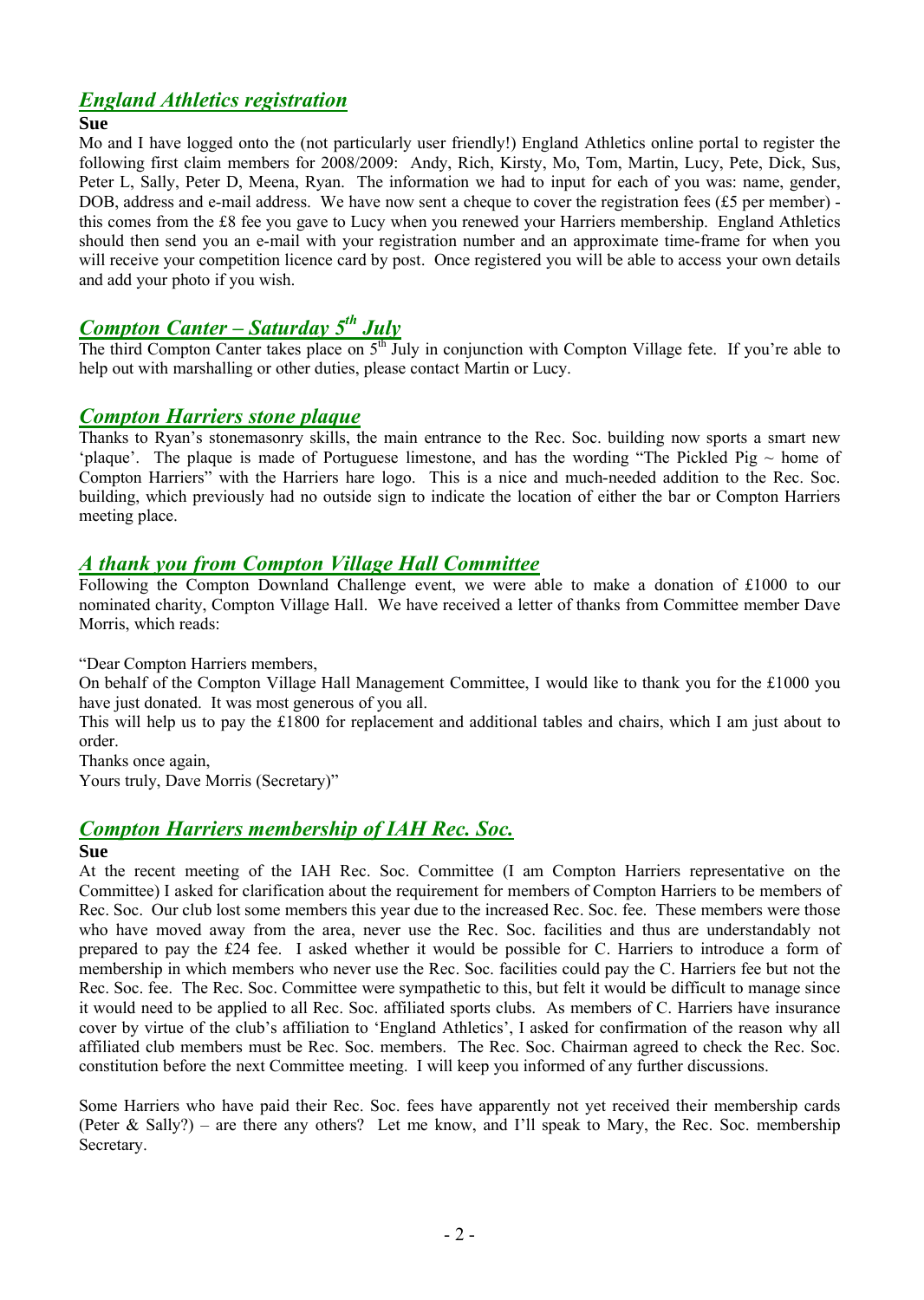# *IAH Relay, 15th May*

**Sue**

After two weeks of lovely weather, the forecast for relay day was grim. However, by lunchtime the rain had cleared to leave a dry and mild afternoon and conditions were very good for running, if a little cool for the barbecue. Nine teams took part this year. The defending champions, 'The Four Musketeers' (Sus, Lucy, Pete and Peter) had a good lead after the first stage but a strong performance by Ryan meant 'Vorsrpung dorch technik' had a narrow lead after stage 2. Pete regained the lead for the Musketeers, Peter extended the lead, and they finished with a 1-minute lead to defend their title. 'Vorsrpung dorch technik' took second spot, while a good team effort by 'The Old Boys' gave them third place. The fastest actual team time was recorded by The Musketeers (41:55) with The Old Boys a close second (42:07).

There was some friendly rivalry amongst the Harriers to record the fastest lap time of the evening, with some very close results. Martin ran 9:05, with both Andy and Ryan finishing in 9:07 – all very good performances. Matt Forster (9:21) and Dick (9:37) completed the top five. For the ladies, Sue recorded 9:35, while Fiona Powell made a huge improvement from 2007 (9:54) with Sus (10:25), Lucy (11:01) and Meena (11:42) completing the top five.

We've been discussing whether or not to change the handicapping system in future years to make the race more 'fair'. Some suggestions have been that we abolish handicaps so all teams start together and that members of running clubs should not get any time advantage. If you have any other ideas, let me know. One point that has been made by several 'non-Harrier' competitors is that they feel a bit intimidated seeing people wearing 'Compton Harriers' vests, so maybe next year we Harriers should be a bit less conspicuous.

The barbecue was well attended and almost sold out of burgers, though we do not yet know how much profit we made.

The more formal approach to race entry this year (a race permit, and an entry form to record all competitors including signing of a disclaimer, as required for insurance via the TRA) seemed to be readily accepted by the majority of competitors. We were also required to pay, to the TRA,  $\pounds 2$  for each non-affiliated participant ( $\pounds 42$ total, some of which we will be able to reclaim). This was paid from Compton Harriers race account.

Thanks to all the Harriers who helped with the event, especially Mo for designing and operating the race results programme, Dick for organising the race insurance and entry forms, and Jan for time-keeping.

Full results will shortly be available on Compton Harriers website, along with a selection of photos taken by Steve Lambert-Gibbs.

# *Marlborough Downs Challenge, 20M, 17th May*

Seven Harriers took part in this challenging multi-terrain race, with excellent results for all. Peter L says: "I was apprehensive beforehand, as 13 miles was my longest run to date. I set off with Dick in the mistaken belief he was still recovering from injury: he fair skipped over the lumpy stuff (except when stopping to poke parts of his joints back in), pulling me along, told me what was coming and even listened to my jokes until the last mile when he let me ease out of earshot. I really enjoyed it, hence my excitement to enter my first marathon, which is to be Abingdon in October".

Thanks to Lucy for mailing the results:

| Ryan         | 3 <sup>rd</sup>                          | 2:16:04                              |  |
|--------------|------------------------------------------|--------------------------------------|--|
| Martin       | 7 <sup>th</sup>                          | 2:23:47                              |  |
| Peter        | 19 <sup>th</sup>                         | 2:34:06                              |  |
| Dick         | 22 <sup>nd</sup>                         | 2:34:36                              |  |
| Lucy         | $39^{th}$ (3 <sup>rd</sup> lady) 2:44:55 |                                      |  |
| Meena        | $45^{th}$ (4 <sup>th</sup> lady) 2:58:50 |                                      |  |
|              | $1st$ man Chris Hall (Unaffiliated)      | 2:13:00                              |  |
| $1st$ lady   |                                          | Sue Sleath (Hardley Runners) 2:30:25 |  |
| 166 finished |                                          |                                      |  |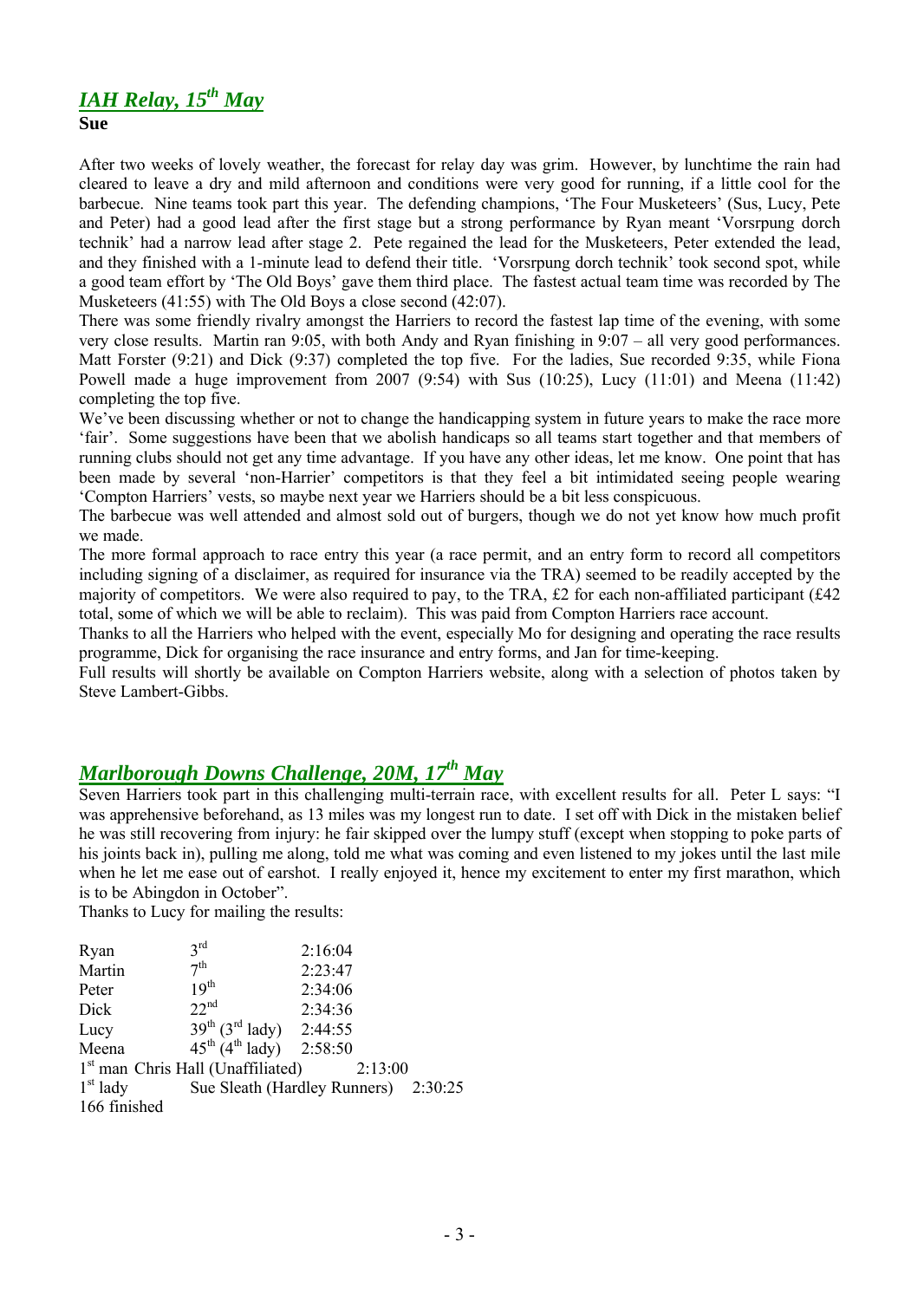#### *Kintbury 5-mile race, 26th May* **Sue**

The weather on Bank Holiday Monday lived up to the forecast – persistent rain, windy and only  $11^{\circ}$ C. I had pre-entered the Kintbury race but Mo made a very last-minute decision to run instead of spectate, when he jumped on the bathroom scales. I heard mumblings of 'that can't be right'…..and….'looks like I'm going to have to run then'. There was a mad rush to find his Harriers vest and get his kit together, then we were off, driving through big puddles and dodging bits of trees blown down by the wind.

Once at Kintbury, we parked up and jogged to race HQ, having to jump over a large puddle outside the village sports hall door. There were several large gazebos for us to shelter under while waiting for the start but, having done a warm-up run, most of us were pretty wet before we ventured out to the start line, to be set off by Jenny Pitman's hooter. After a lap of splashing and skidding round the sports field, we set off on the road uphill towards Inkpen. I had rather a slow start, having started a bit too far back in the field, and didn't catch my usual lady rivals until after the first mile marker. After this, I tagged on to Lesley Whiley and we passed three more ladies. As is her usual style, Lesley picked up the pace as the race went on (or maybe she just didn't fade like the rest of us!) and I had to let her go after mile 3, but continued running with two men. From 3.5 to 4.5 miles, the route followed a long straight road with no shelter from the wind, so it was a nice surprise to have some support from Martin and Lucy, who were spectating on this occasion. The last mile was my worst, but I hung on to finish as  $3^{rd}$  lady (37<sup>th</sup> overall) in 32:13, exactly the same time as last year. Mo was happy to have run all the way and to finish with several competitors behind him, in  $55:11$  ( $214<sup>th</sup>$ ). We were completely soaked. Wringing out his long-sleeved top, Mo reckoned that the weight of water in his clothes had added a good two minutes to his time!

The presentations were made by race organiser Dave Wright. The first man was David Fry of Newbury A.C. in 27:13, and the first lady Sarah Gee (Reading RR) in 30:15. Once again, it was a well-organised, well-attended and enjoyable local event.

# *The Woodland 5, Wednesday 28th May* **Lucy**

The Woodland 5 'and a bit' (turns out to be 0.7!) starts and finishes in the middle of Bracknell forest, with parking in the visitors car park of Broadmoor Hospital/high security prison (yes that one!) in Crowthorne. It starts at 7:30 pm (Wednesday night) and is a nice, relaxed kind of race, but quite competitive in the front ranks. We started on the top of an undulation for a quick start but were soon pegging it up a steeper hill, although not for long. There were twists and turns and many ups and downs, big puddles, logs, ditches and a precipitous climb that we did twice. Just when it looked like we were going round for a 3rd time, one of the marshals shouted '50 yards to go' and I was sprinting towards the finishing funnel, still in the middle of nowhere. There was water at the finish, and a friendly comparing of injuries and mud-soakedness, followed by a half-mile jog back to the car park. The Finch Coasters have another 2 of these races, on  $25<sup>th</sup>$  June and  $30<sup>th</sup>$  July 2008. They only cost a fiver and, if you can make it, I'm sure you'll find it well worth the trip.

### *Race results in brief*

Lucy had an excellent race in **The Three Forts Marathon** to finish as  $2^{nd}$  lady (4:19) and just 5 minutes behind the first lady. Meanwhile, Ryan was among the top-finishers in the *Hagbourne 5 mile* race.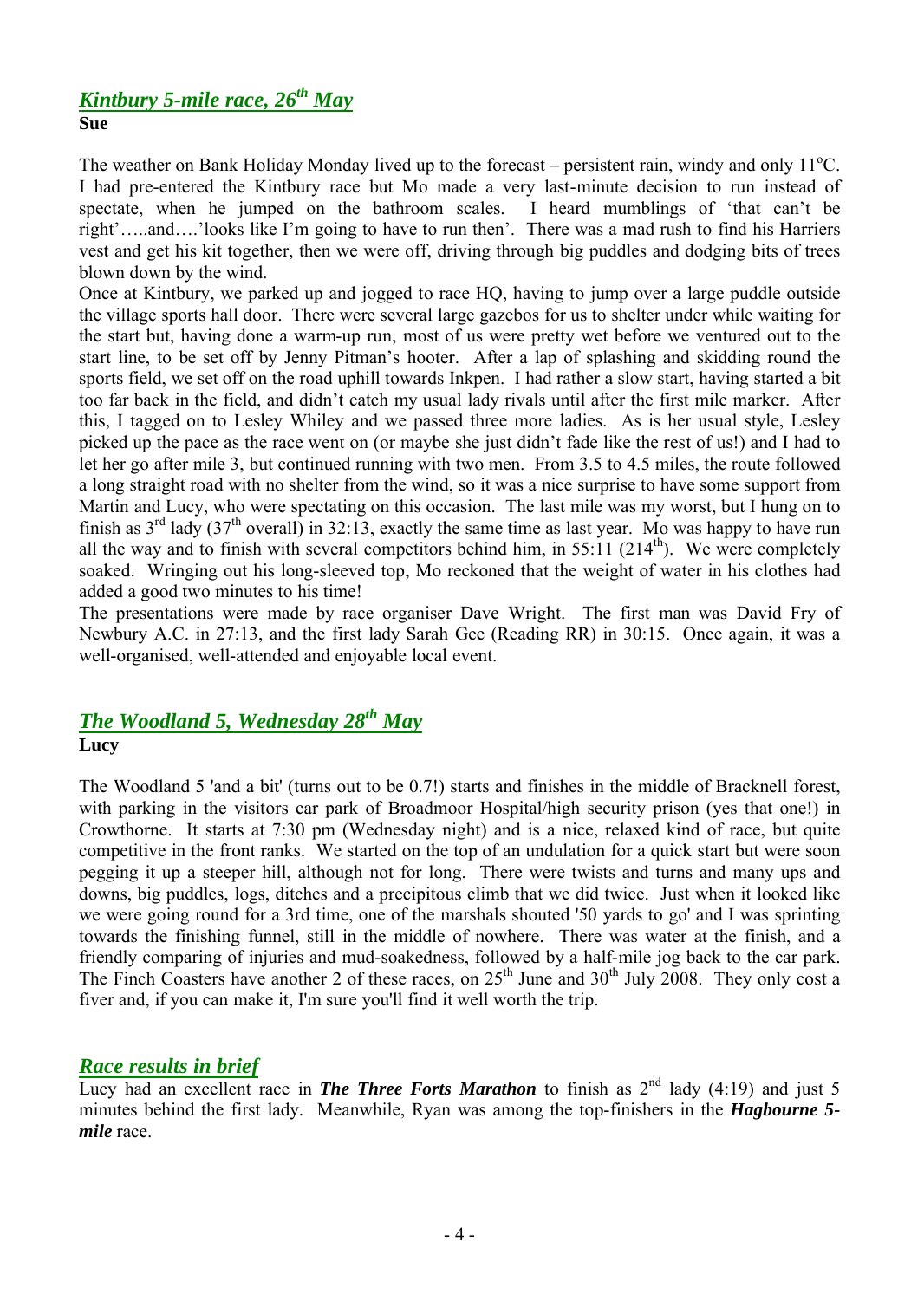#### *Website update… http://www.comptonharriers.org.uk* **Mo**

As a follow up to last months article on marathon preparation etc, I recommend reading a very interesting article on Runner's World that looks at the hydration and heat challenges facing summer marathon runners. Just click on the following link **<http://tinyurl.com/4czs7v> -** I hope your nude performances go well!

Now for a little advice I found in another article on 'Beating Injury'…

Unless you're very lucky, or very cautious, or both, then injury will strike at some point. But watching out for the warning signs and following a few tips could prevent the worst psychological effects and help get you back on the road a bit quicker.

- Discomfort is normal; sudden or increasing pain isn't. Be aware, and be prepared to stop. Our experienced and knowledgeable sub-3:00 marathon runner is just as likely as our determined but naáve beginner to tough out the pain, but both will end up on the bench.
- If self-treatment (rest, ice, painkillers or anti-inflammatories) doesn't work after a few days, seek professional help. A good sports physio is ideal, but don't be put off by the negative press that a few unsympathetic GPs have had. Most are keen to help.
- Keep things in perspective. It's probably not terminal. By all means get angry and fed up and if it was overtraining that led to the injury, learn the lesson! But there are other things in life. Do them for a while.
- Cross-train. It's unlikely that your running injury will stop you doing everything physical. Walk, swim, go to the gym, cycle. Vast numbers of triathletes go into the sport because they were injured for a time.
- Continue to set goals in whatever you do. Achievement in anything is a mental boost.
- Don't go back to training too early. Listen to advice, including your own. Would you advise someone else to do what you're about to do, when you take a sneaky jog around the block 'to test it out'?

Warm weather and pollen in the air means one thing… so if you are a hay fever sufferer and find it hard going when you're out running, how about the following tips from other runners that seem to do the trick for them

- Wear sunglasses it stops your eyes from itching.
- Vaseline up the nose is a help.
- Neals Yard does herbs and oils, and a hayfever tea. Sounds weird but it works a treat.
- Another option is the Low Histamine Diet. It is a bit restrictive, but works on the basis that some foods are naturally high in histamine so cutting it out decreases the overall load on your system.
- Ask your doctor for singulair monteleukast tablets. They were originally made for people with asthma but they work extremely well for people with hayfever.
- A spoonful of local honey can work wonders the idea is that you have a teaspoon a day to build up your natural defence against the local pollen that you will be running through.

And finally, following my performance in the Kintbury 5 mile on Bank Holiday Monday, a few words of wisdom … I think I'll call it 'Mo's Proverb' …

*"Although I may not run as fast or as long as I used to, that's OK; it's the process of running that matters, not the speed or destination".* 

(Mo – June 2008)